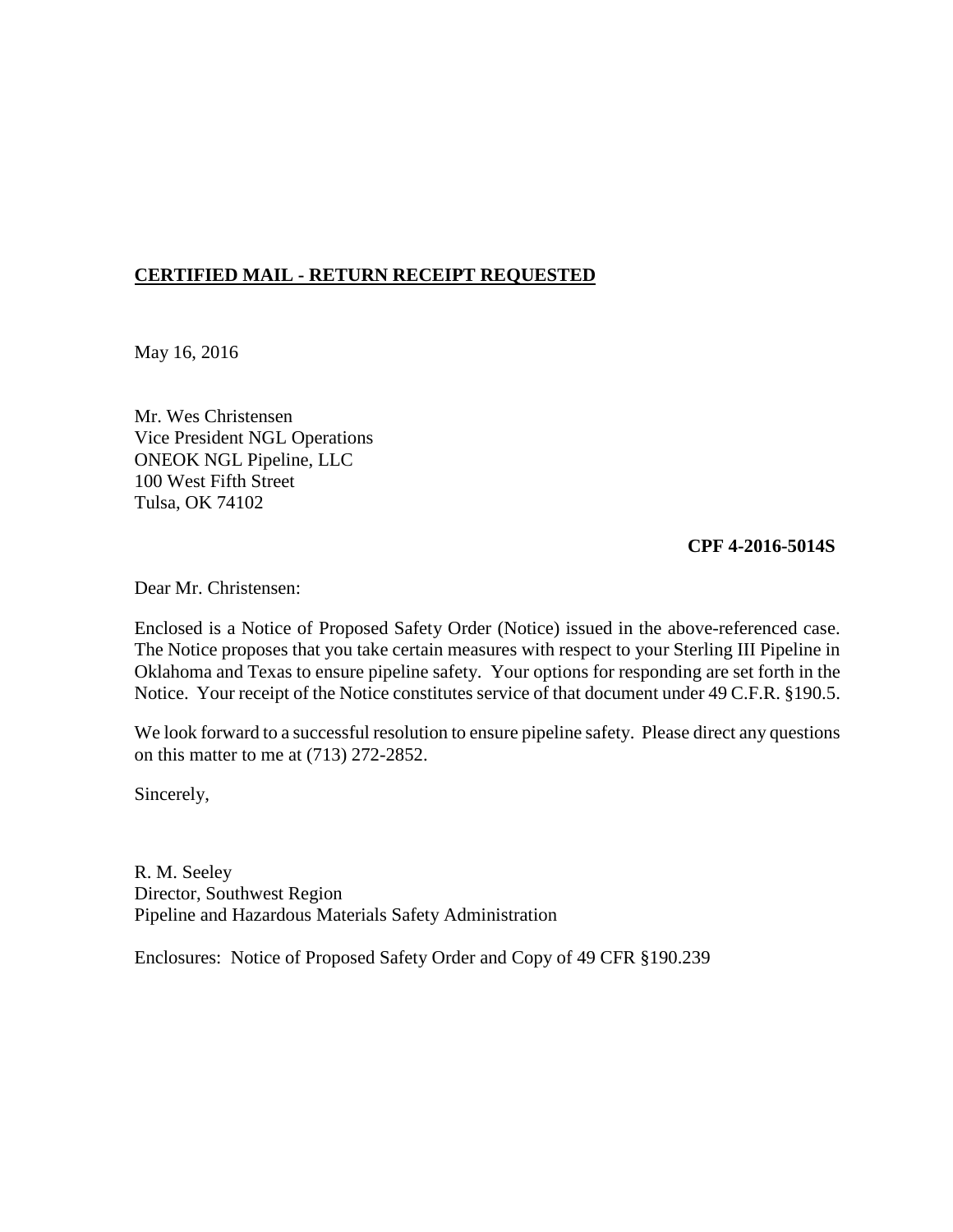#### **DEPARTMENT OF TRANSPORTATION PIPELINE AND HAZARDOUS MATERIALS SAFETY ADMINISTRATION OFFICE OF PIPELINE SAFETY**

Southwest Region Houston, TX 77074

| In the Matter of               |  |
|--------------------------------|--|
| <b>ONEOK NGL Pipeline, LLC</b> |  |
| <b>Respondent</b>              |  |
|                                |  |

**ONEOK NGL Pipeline, LLC ) CPF 4-2016-5014S**

## **NOTICE OF PROPOSED SAFETY ORDER**

#### **Background and Purpose**

Beginning on May 18, 2015, pursuant to 49 U.S.C. § 60117, the Pipeline and Hazardous Materials Safety Administration (PHMSA) initiated an on-site Initial Operating Inspection (IOI) of the safety of the Sterling III Pipeline (Sterling III) facilities located in Oklahoma and Texas operated by ONEOK NGL Pipeline, LLC (ONEOK, the Operator).

As a result of the ongoing inspection, it appears that conditions exist on the Sterling III facilities that pose a pipeline integrity risk to public safety, property or the environment. Pursuant to 49 U.S.C. §60117(l), PHMSA issues this Notice of Proposed Safety Order (Notice), notifying you of the preliminary findings of the inspection, and proposing that you take measures to ensure that the public, property, and the environment are protected from the potential risk.

## **Preliminary Findings**

- ONEOK has owned and operated Sterling III since completing construction and commissioning it in 2013. The Sterling III is consists 550 miles of 16-inch pipeline and 15 pump stations from Medford, OK to Mont Belvieu, TX. The pipeline is designed to transport a HVL (propane mix). The pump stations are Medford III, Lucien, Luther, Tecumseh, Latta, Blue River, Bells, Caddo Mills, Van Zandt, Poyner III, Salmon III, Groveton III, Goodrich, Cleveland III, and OMBS III.
- During PHMSA's field inspection of the ONEOK Sterling III Pipeline, makeshift appurtenances were observed by inspectors attached to the aboveground station piping on the discharge piping of several of the pumping stations. The makeshift appurtenances were placed in numerous locations on aboveground piping, downstream of the pumping equipment. The appurtenances consisted of a short section of structural steel balanced across the top of a branch pipe with attached fabric straps going underneath the piping.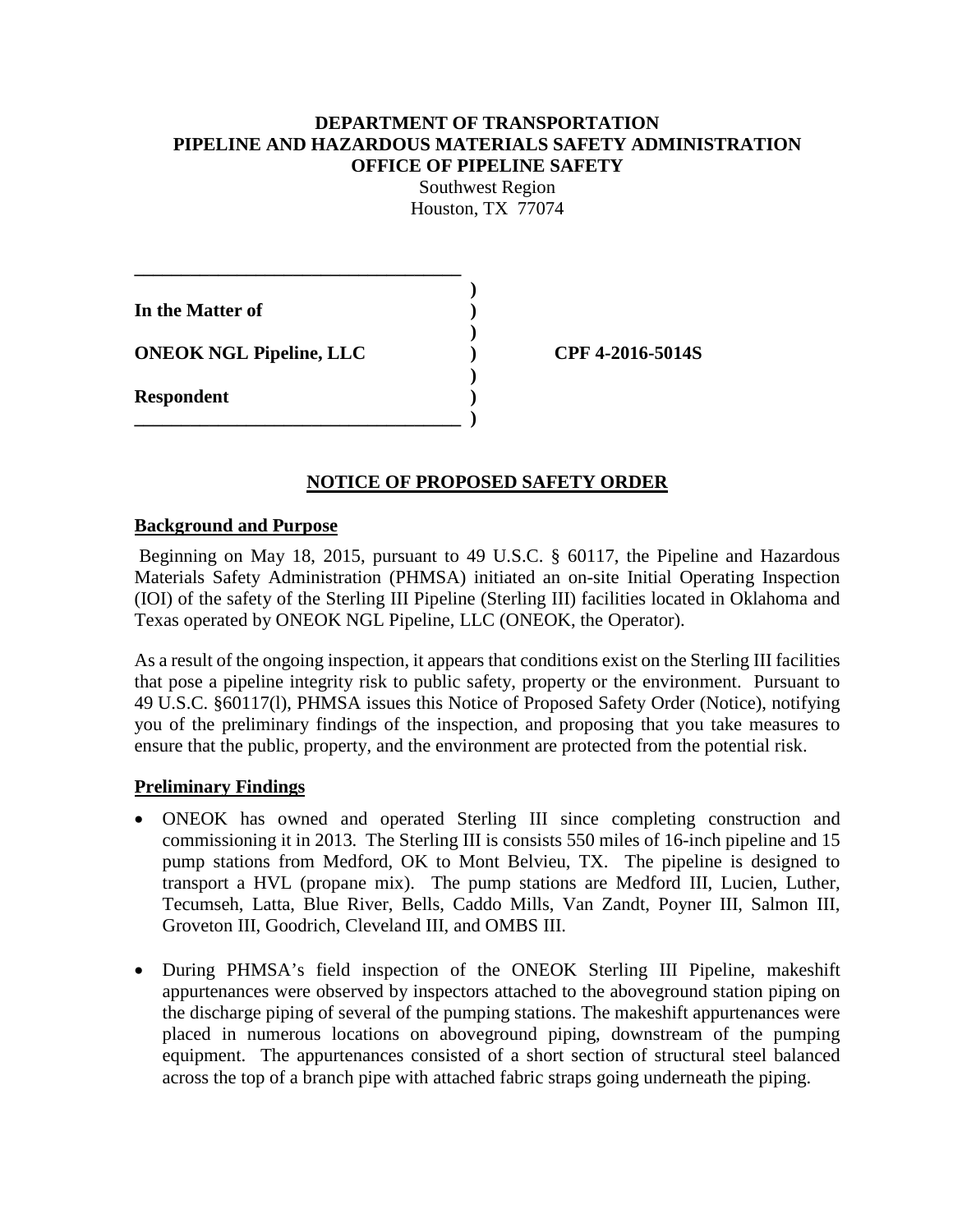- Upon PHMSA's observation of the makeshift appurtenances, Operator personnel accompanying the field inspection were asked to explain the nature and purpose of the makeshift appurtenances. The following information was acquired from the Operator:
	- o The Variable Frequency Drive (VFD) pumps generated and conducted severe mechanical vibration into the station piping during some operating conditions.
	- o The vibrations from the VFD pumps are suspected by the Operator to have caused cracks in welds on pump discharge piping on other ONEOK pipeline systems. Some of these cracks resulted in failures of the welds and release of commodity in other systems.
	- o The makeshift appurtenances were temporary devices installed in attempt to reduce the vibration of the piping and prevent failures on the Sterling III pipeline due to weld cracking, which had been experienced on other ONEOK pipelines.
- The Sterling III Pipeline pump stations and station piping affected by the vibration issue include thirteen locations. The locations and number of pump units include the following: Medford III (three pumps), Lucien (two pumps), Tecumseh (two pumps), Latta (one pump), Blue River (one pump), Bells (one pump), Caddo Mills (one pump), Van Zandt (one pump), Poyner III (one pump), Salmon III (one pump), Groveton III (one pump), Goodrich (two pumps), and OMBS III (two pumps).
- At the time of the Sterling III inspection, ONEOK could not provide procedures for the installation of the makeshift appurtenances that PHMSA had requested. ONEOK was also not able to produce Operator Qualification procedures for installing the devices on a Part 195 regulated pipeline, or definitive engineering analyses that showed the makeshift appurtenances, or a more permanent version of the appurtenances, reduced the threat of failure. Subsequent to the field inspection where PHMSA requested an installation procedure, ONEOK sent PHMSA a document they represented as a procedure for installing the makeshift appurtenances. The document did not adequately cover the installation requirements, had no identification showing it was a ONEOK procedure, no revision date, and there was no indication that it had been incorporated into ONEOK's procedures using their Management of Change process.
- At the time of the PHMSA Sterling III inspection, the Operator could not confirm that operating restrictions had been implemented to reduce the threat of failure until the risk caused by the vibrations had been mitigated. ONEOK had not made any pressure reductions or filed any safety-related condition reports pertaining to this issue. The seriousness of the threat and urgency of implementing preventative measures is not reflected in the actions being taken by ONEOK.
- The only information provided by ONEOK based on PHMSA's request for analyses showing the effectiveness of the makeshift appurtenances or recommendations for a permanent solution were in the form of PowerPoint presentations or very brief reports authored by IVC Technologies of Houston, TX. The IVC documents confirm the severity of the vibration issue but offer no confirmation that the makeshift appurtenances or more permanent bracing will fully mitigate the threat. The solution that IVC indicates will remove 99% of the vibration is not being implemented by ONEOK. These analyses did not include any nondestructive examination of the welds to determine if the vibration had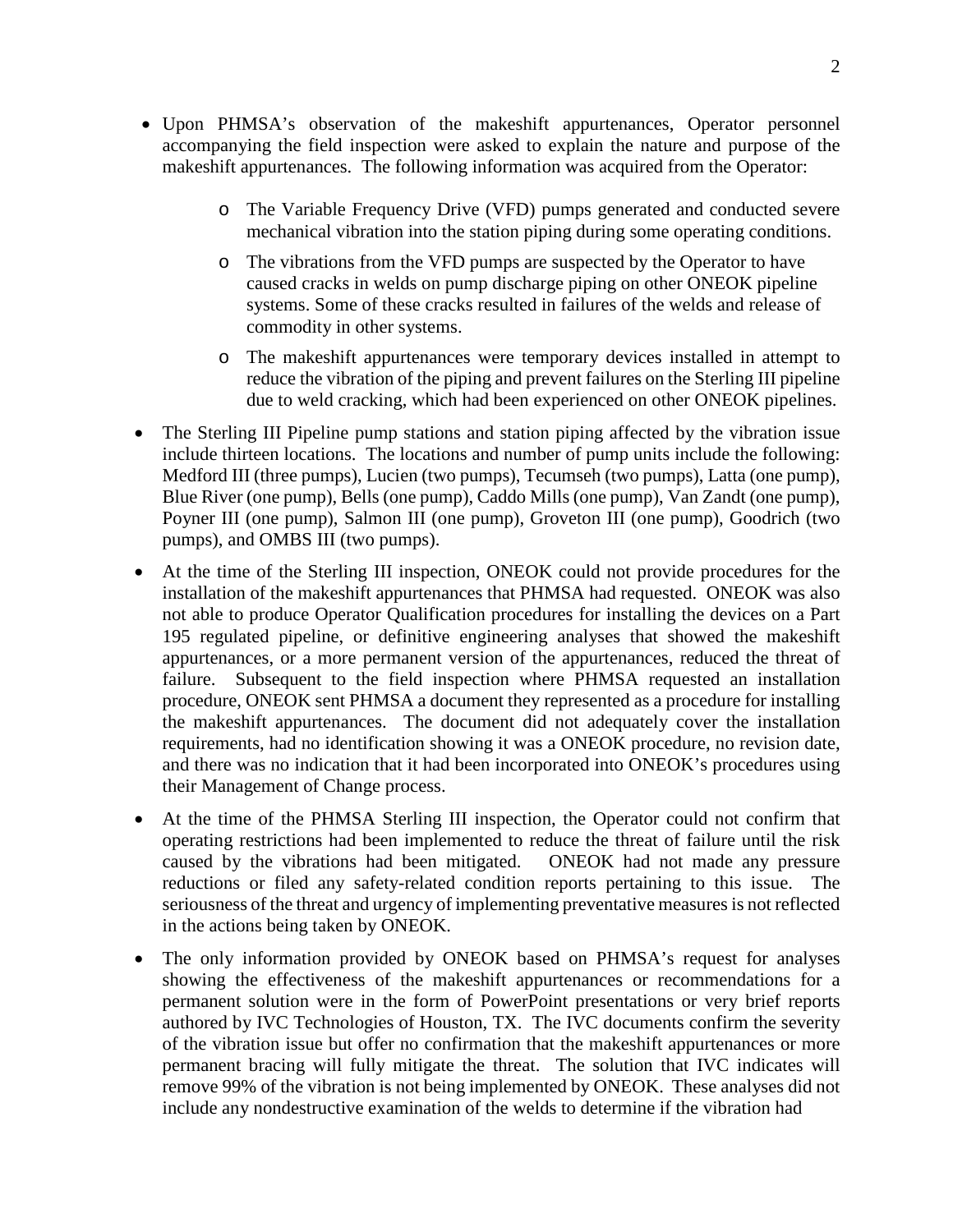already caused cracking in the welds. These documents also show that ONEOK knew about this vibration issue on other parts of their pipeline system as far back as August 2015 on the ONEOK Arbuckle Pipeline.

Given the integrity threat posed by the vibration issue on the ONEOK Sterling III Pipeline, PHMSA requested all engineering analyses pertaining to this issue, the failure investigations or root cause analyses performed, a complete explanation of the preventative and mitigative measures being taken by ONEOK, and how the threat had been incorporated into their Integrity Management Plan. The Operator did not provide an adequate response to this request.

## **Proposed Issuance of Safety Order**

Section 60117(1) of Title 49, United States Code, provides for the issuance of a safety order, after reasonable notice and the opportunity for a hearing, requiring corrective measures, which may include physical inspection, testing, repair, or other action, as appropriate. The basis for making the determination that a pipeline facility has a condition or conditions that pose a pipeline integrity risk to public safety, property, or the environment is set forth both in the above-referenced statute and 49 CFR §190.239, a copy of which is enclosed.

After evaluating the foregoing preliminary findings of fact and considering the hazardous nature of the product transported, the pressure required for transporting such product, the characteristics of the geographical areas where the pipeline facility is located, the absence of a conclusive determination that the dampening methods used by ONEOK are sufficient to maintain the integrity of the pipeline, instances of cracking failures resulting in unplanned releases of products in pipeline systems operated by ONEOK with similar vibrational issues, and the potential that conditions could worsen or develop on other areas of the pipeline and potentially impact its serviceability, it appears that continued operation of the affected pipeline, without corrective measures, would pose a pipeline integrity risk to public safety, property, or the environment.

Accordingly, PHMSA issues this Notice of Proposed Safety Order to notify Respondent of the proposed issuance of a safety order and to propose that Respondent take the measures specified herein to address the potential risk.

## **Response to this Notice**

In accordance with §190.239, you have 30 days following receipt of this Notice to submit a written response to the official who issued the Notice. If you do not respond within 30 days, this constitutes a waiver of your right to contest this Notice and authorizes the Associate Administrator for Pipeline Safety to find facts as alleged in this Notice without further notice to you and to issue a safety order. In your response, you may notify that official that you intend to comply with the terms of the Notice as proposed, or you may request that an informal consultation be scheduled (you will also have the opportunity to request an administrative hearing before a safety order is issued). Informal consultation provides you with the opportunity to explain the circumstances associated with the risk condition(s) alleged in the Notice and, as appropriate, to present a proposal for a work plan or other remedial measures, without prejudice to your position in any subsequent hearing. If you and PHMSA agree within 30 days of informal consultation on a plan and schedule for you to address each identified risk condition, we may enter into a written consent agreement (PHMSA would then issue an administrative consent order incorporating the terms of the agreement). If a consent agreement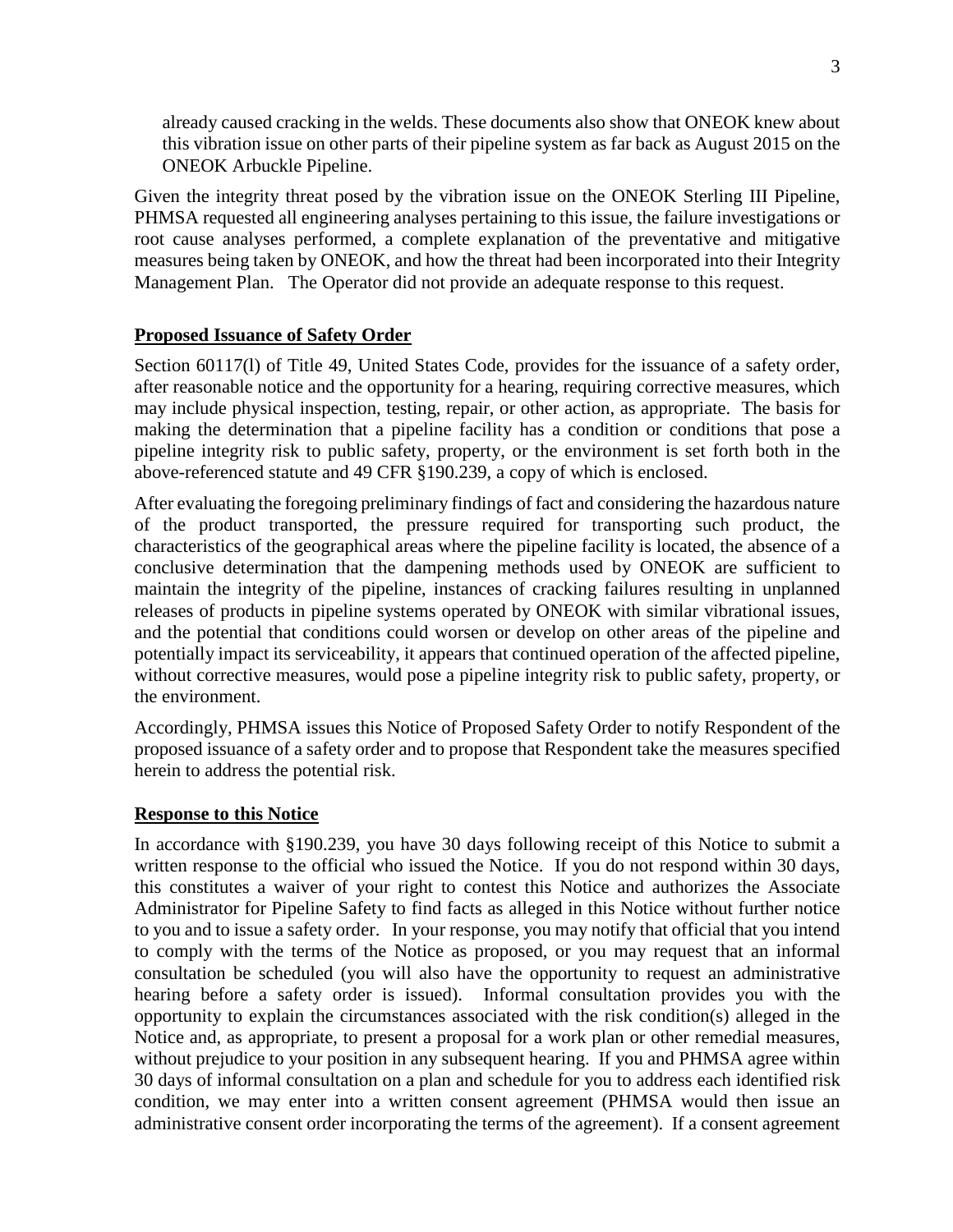is not reached, or if you have elected not to request informal consultation, you may request an administrative hearing in writing within 30 days following receipt of this Notice or within 10 days following the conclusion of an informal consultation that did not result in a consent agreement, as applicable. Following a hearing, if the Associate Administrator finds the facility to have a condition that poses a pipeline integrity risk to the public, property, or the environment in accordance with §190.239, the Associate Administrator may issue a safety order.

Be advised that all material you submit in response to this enforcement action is subject to being made publicly available. If you believe that any portion of your responsive material qualifies for confidential treatment under 5 U.S.C. 552(b), along with the complete original document you must provide a second copy of the document with the portions you believe qualify for confidential treatment redacted and an explanation of why you believe the redacted information qualifies for confidential treatment under 5 U.S.C. 552(b).

In your correspondence on this matter, please refer to **CPF 4-2016-5014S** for each document you submit, please provide a copy in electronic format whenever possible.

## **Proposed Corrective Measures**

Pursuant to 49 U.S.C. §60117(l) and 49 C.F.R. §190.239, PHMSA proposes to issue to ONEOK NGL Pipeline, LLC a Safety Order (Order) incorporating the following remedial requirements with respect to its Sterling III Pipeline located in Oklahoma and Texas:

- 1. ONEOK must make, at a minimum, an immediate 20% pressure reduction on their Sterling III Pipeline as required by §195.55 and implement operational constraints on the pump units to reduce the vibration and threat of failure. The pressure reduction and operational constraints must remain in place until approval to resume normal operations is given by the PHMSA Southwest Region Director.
- 2. Within 30 days of receipt of the Order, ONEOK must submit to the PHMSA Southwest Region Director, a complete plan of inspection to determine the full extent of damage caused by the vibration. The plan must be submitted to the Southwest Region Director for approval prior to initiation. The plan, at a minimum, must include nondestructive examination of all piping and welds at the pumps stations by an independent third party using technology adequate to detect any defects and integrity threats resulting from the vibrations. These inspections would begin immediately following the Director's approval with a weekly written report of findings submitted to the Southwest Region Director at the same time the report is submitted to ONEOK. The Operator's proposed choice of the independent third party must also be submitted to the PHMSA Southwest Region Director for approval prior to the commencement of work.
- 3. The operator must immediately inform the PHMSA Southwest Region Director of any integrity threatening defects found by the inspection in Item 2. The Operator must also inform the PHMSA Southwest Region Director of the repair plans and justify the method of repair and timing based on the specific defect(s) in writing. The information provided to PHMSA must include details about the type, size, and location of the defect, the proposed repair method, and the timing of the repair.